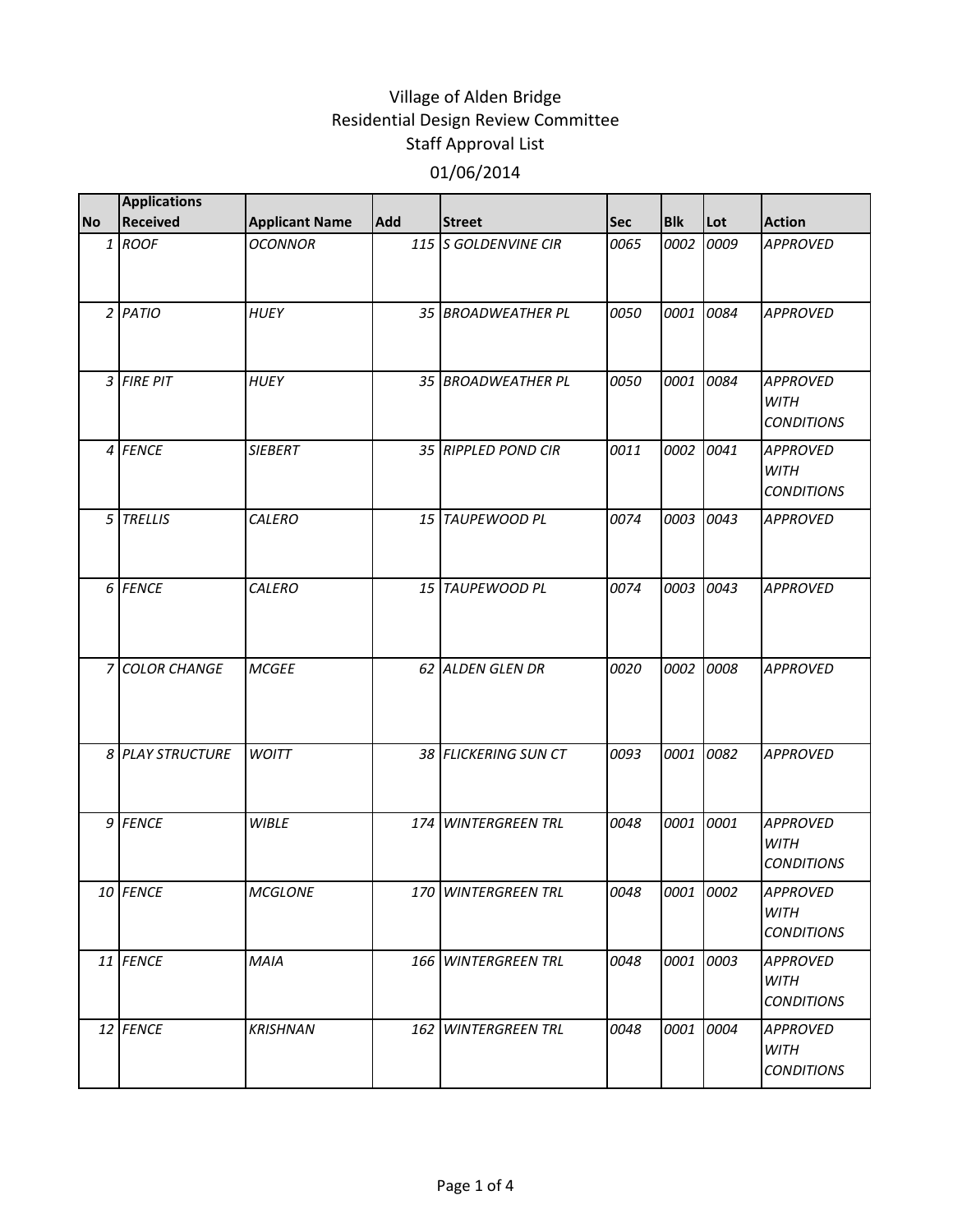|           | <b>Applications</b>      |                                                                   |     |                        |            |            |           |                                                     |
|-----------|--------------------------|-------------------------------------------------------------------|-----|------------------------|------------|------------|-----------|-----------------------------------------------------|
| <b>No</b> | <b>Received</b>          | <b>Applicant Name</b>                                             | Add | <b>Street</b>          | <b>Sec</b> | <b>Blk</b> | Lot       | <b>Action</b>                                       |
|           | 13 FENCE                 | <b>KNIGHT</b>                                                     | 158 | <b>WINTERGREEN TRL</b> | 0048       | 0001       | 0005      | <b>APPROVED</b><br><b>WITH</b><br><b>CONDITIONS</b> |
|           | <b>14 PLAY STRUCTURE</b> | <b>LORMAND III</b>                                                |     | 31 IS DOWNY WILLOW CIR | 0060       | 0001       | 0008      | <b>APPROVED</b><br><b>WITH</b><br><b>CONDITIONS</b> |
|           | 15 PERGOLA               | <b>BROWN</b>                                                      |     | 178 MAPLE PATH PL      | 0038       | 0002       | 0018      | <b>APPROVED</b><br><b>WITH</b><br><b>CONDITIONS</b> |
|           | 16 PATIO COVER           | <b>CASTRO</b>                                                     |     | 79 N AUBURN PATH DR    | 0047       | 0001       | 0020      | <b>APPROVED</b><br><b>WITH</b><br><b>CONDITIONS</b> |
|           | 17 ARBOR                 | <b>BIENVENU III</b>                                               |     | 19 S PINEY PLAINS CIR  | 0007       | 0001       | 0003      | <b>APPROVED</b><br><b>WITH</b><br><b>CONDITIONS</b> |
|           | 18 TREE REMOVAL          | <b>FEDERAL HOME</b><br><b>LOAN MORTGAGE</b><br><b>CORPORATION</b> |     | 148 S WINTERPORT CIR   | 0005       | 0001       | 0009      | <b>APPROVED</b><br><b>WITH</b><br><b>CONDITIONS</b> |
| 19 I      | <b>WOOD DECK</b>         | <b>JAFFERY</b>                                                    |     | 91 E GREEN GABLES CIR  | 0009       | 0001       | 0043      | <b>APPROVED</b>                                     |
|           | 20 POOL                  | <b>FISHER</b>                                                     |     | 30 FLICKERING SUN CT   | 0093       | 0001       | 0084      | <b>APPROVED</b><br><b>WITH</b><br><b>CONDITIONS</b> |
|           | 21 ROOF                  | <b>STOUT</b>                                                      | 195 | <b>W SUNDANCE CIR</b>  | 0059       | 0003       | 0004      | <b>APPROVED</b>                                     |
|           | 22 FENCE                 | <b>BELLER</b>                                                     |     | 174 W BRISTOL OAK CIR  | 0011       | 0002       | 0004      | <b>APPROVED</b><br>WITH<br><b>CONDITIONS</b>        |
|           | 23 FENCE                 | <b>TIDWELL</b>                                                    |     | 22 GLADE BANK PL       | 0006       | 0003 0033  |           | <b>APPROVED</b><br><b>WITH</b><br><b>CONDITIONS</b> |
|           | 23 PATIO COVER           | <b>LACROIX</b>                                                    |     | 54 S BRISTOL OAK CIR   | 0011       | 0002       | 0051      | <b>APPROVED</b><br><b>WITH</b><br><b>CONDITIONS</b> |
|           | 24 PERGOLA               | CAMARENA                                                          |     | 34 N WOODED BROOK CIR  | 0012       |            | 0001 0013 | <b>APPROVED</b><br><b>WITH</b><br><b>CONDITIONS</b> |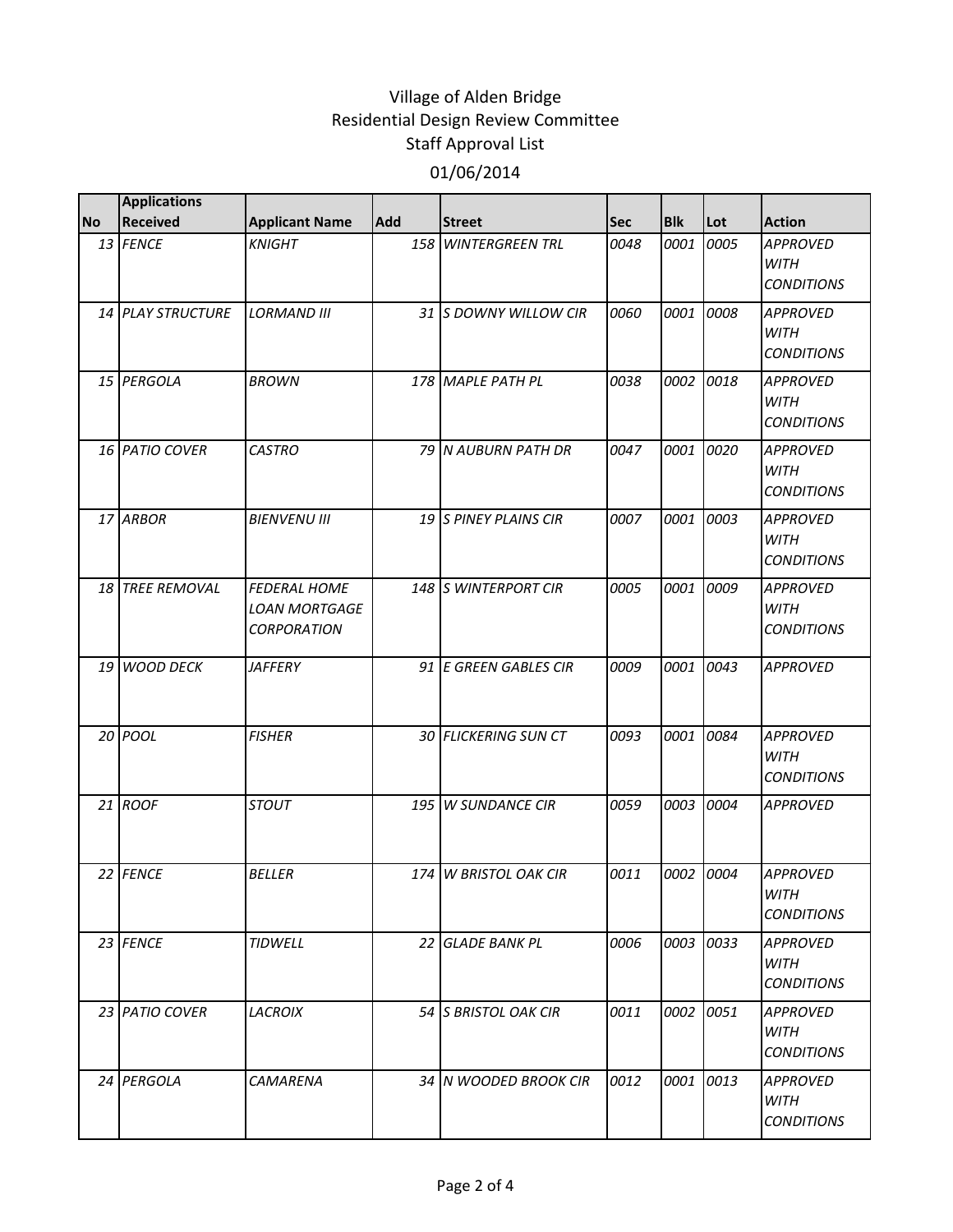|           | <b>Applications</b>        |                       |            |                        |      |            |      |                                                     |
|-----------|----------------------------|-----------------------|------------|------------------------|------|------------|------|-----------------------------------------------------|
| <b>No</b> | <b>Received</b>            | <b>Applicant Name</b> | <b>Add</b> | <b>Street</b>          | Sec  | <b>Blk</b> | Lot  | <b>Action</b>                                       |
|           | 25 SUMMER KITCHEN CAMARENA |                       |            | 34 N WOODED BROOK CIR  | 0012 | 0001       | 0013 | <b>APPROVED</b><br><b>WITH</b><br><b>CONDITIONS</b> |
|           | 26 FIRE PIT                | <b>CAMARENA</b>       |            | 34 N WOODED BROOK CIR  | 0012 | 0001       | 0013 | <b>APPROVED</b><br><b>WITH</b><br><b>CONDITIONS</b> |
|           | 27 ROOF                    | <b>JACOBER</b>        |            | 136 S GOLDENVINE CIR   | 0065 | 0001       | 0010 | <b>APPROVED</b>                                     |
|           | 28 WALKWAY                 | <b>WHITEHEAD</b>      |            | 11 S GREYWING PL       | 0006 | 0001       | 0010 | <b>APPROVED</b><br><b>WITH</b><br><b>CONDITIONS</b> |
|           | 29 PERGOLA                 | <b>POULASSICHIDIS</b> |            | 3 SCENIC MILL PL       | 0009 | 0003       | 0008 | <b>APPROVED</b><br><b>WITH</b><br><b>CONDITIONS</b> |
|           | 30 PATIO                   | <b>POULASSICHIDIS</b> |            | 3 SCENIC MILL PL       | 0009 | 0003       | 0008 | <b>APPROVED</b>                                     |
|           | 31 PATIO COVER             | <b>GERBER</b>         |            | 23 LONG SPRINGS PL     | 0034 | 0003       | 0025 | <b>APPROVED</b><br><b>WITH</b><br><b>CONDITIONS</b> |
|           | 32 PATIO                   | <b>GERBER</b>         |            | 23 LONG SPRINGS PL     | 0034 | 0003       | 0025 | <b>APPROVED</b>                                     |
|           | 33 WALKWAY                 | <b>AMADOR</b>         |            | 7 HERMIT THRUSH PL     | 0079 | 0001       | 0036 | <b>APPROVED</b>                                     |
|           | 34 SCREENED ROOM           | <b>HOLT</b>           |            | 27 N GOLDENVINE CIR    | 0065 | 0002       | 0040 | <b>APPROVED</b><br><b>WITH</b><br><b>CONDITIONS</b> |
|           | 35 FENCE                   | <b>TREVINO</b>        |            | 43 E STERLING POND CIR | 0003 | 0001       | 0011 | <b>APPROVED</b>                                     |
|           | 36 ROOF                    | KAYE                  |            | 123 N DOWNY WILLOW CIR | 0060 | 0001       | 0031 | <b>APPROVED</b>                                     |